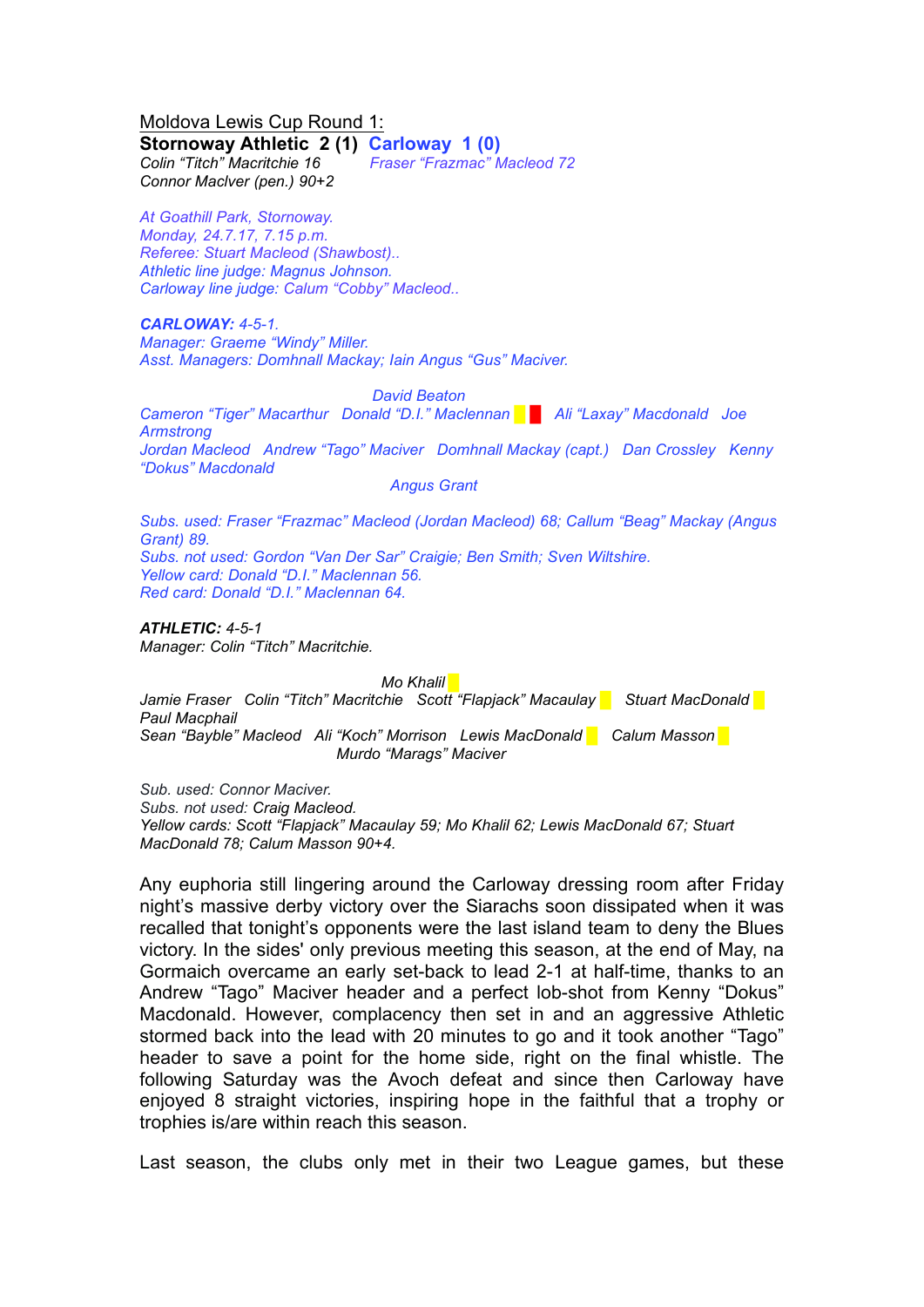provided something of a goalfest: in early June, Dan Crossley (2), Archie "Statto" MacDonald (2), Kenny "Dokus" Macdonald, and Donald "D.I." Maclennan all featured in a thumping 6-3 win, but then a much closer affair at Goathill in August, saw the Blues edge victory in a nine-goal thriller. Na Gormaich had roared into a 4-0 lead by the 51st minute, thanks to "D.I.", "Statto"(2), and Jake Allan; then, thinking the tie was more or less settled, the Blues had adopted the Ranieri approach, withdrawing crucial defensive lynchpin, Ali "Laxay" Macdonald, without clarifying strategies for the remainder of the game. Athletic grabbed two quick goals; "Tago" then got a fifth, but the Stornoway men then got two more, and the last quarter of the game developed into an almighty heave-ho, but the Blues held for the three points.

No doubt Carloway hoped for a little less drama tonight, given their upcoming League game-in-hand versus Ness on Friday. A few tweaks to Friday's lineup saw David Beaton return in goal, with Gordon "Van Der Sar" Craigie dropping to the bench, while Jordan Macleod was given the nod over Callum "Beag" Mackay on the right, who also started in the bull-pen beside Sven Wiltshire, replacing the absent Gordon "Tago" Macdonald, Fraser "Frazmac" Macleod and Ben Smith.

As is usual at Goathill, the sparse crowd seemed to be composed entirely of Blues' diehards, no doubt, hopeful of a repeat of Friday night's heroics, but the opening 45 minutes must have left them sorely disappointed. A pleasant enough evening was marred slightly by a rapid falling-off in temperature from the hot afternoon but the pitch itself was dry, though bumpy, with the slightest of overcasts dimming the setting sun and making attack marginally easier for the home side.

Athletic, mindful of Carloway's present form, had clearly opted for heavy marking, badgering, and relentless pursuit, but the Blues still opened promisingly, with early pressure leading to a succession of threatening corners. In 9 minutes a Macleod corner on the Carloway right was headed on in the centre and reached "Dokus" on the far touch-line. He doubled back and from midway within the Aths' half thumped across an inviting in-swinger which dipped across the face of goal, 12 metres out, but it was just out of reach of the charging "D.I." and "Raymondo".

However, with no return, the Blues suddenly seemed to lose their way, as if someone somewhere had erased the hard disc and no one could find the OS to re-install the system. A group decision to switch systems and revert to their previously usual method of building from the back and playing themselves forward, in true *totalvoetbal* style, rather than the long-ball method to pick out Macleod, Grant, and Crossley which bore fruit against Westside, almost led to disaster several times in the next twenty minutes.

A persistent Athletic saw Khalil block Mackay, lingering on the ball 20 metres from goal, and the ball spun forward towards Macphail bursting into the box, but "Laxay" himself recovered in time, to race back and block him. Then three minutes later "Laxay" himself delayed his forward pass and Macphail managed to block the ball outwards towards Fraser but as he tried to cut in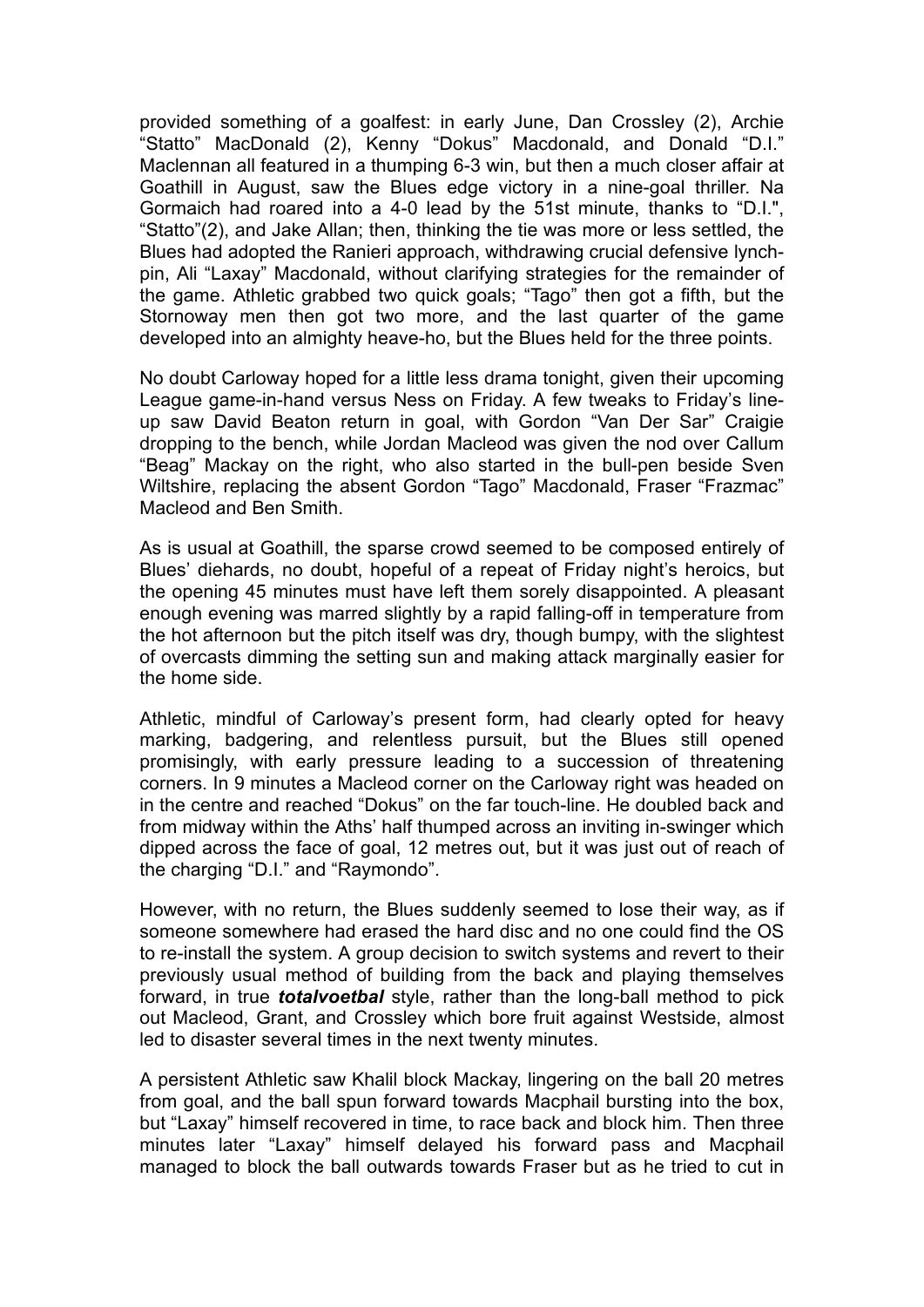square, 16 metres from goal, "D.I" booted the ball away from his feet.

However, a minute later Aths took an unexpected lead. Masson won the ball in front of "Dokus" within his own half on the right and transferred it forward to "Bubble" breaking into the Carloway half, who then found Macphail moving inwards. He in turn sent the ball square to "Titch" in the centre and he stabbed a left-footer high over the line from 24 metres and the flight of his lob-shot carried it over Beaton to drop under the bar in the centre for the opener (**1-0**).

As na Gormaich struggled to settle and establish momentum, their defence did regain its equilibrium, but chances were few. In 22 minutes a break on the right allowed "Tiger" to supply Macleod on the touch-line, who then turned in to find Crossley, who transferred the ball onwards to "Tago", but his instant right-foot strike, 22 metres from goal in the centre, did not bend enough to take it inside "Marags"' right-hand post.

In 34 minutes Mackay played the ball to Crossley in the centre circle and "Raymondo" steamed off on a typical trademark run which took him rightwards past a couple of opponents, then leftwards past another but his parting left-foot daisy-cutter lacked power and went straight to the keeper. Three minutes later a mighty "D.I." free-kick from the centre circle was headed on by "Tago" on the edge of the box but was a couple of feet too high for Grant to meet, 12 metres from the line in front of goal. And then, on the stroke of half-time, the Blues had a golden opportunity to conclude a dismal opening period and go in level at the interval. Armstrong once more got the ball forward to "Dokus", who made halfway down the line to midway within the Athletic half before delivering an exquisite high breaker towards the near post, which Grant controlled beautifully, ghosting to the right of "Koch", 14 metres form the bye-line, by the post. However, his attempt at an instant leftfoot conversion was lifted a metre over "Marags"' right-hand bar.

## **Half-time: Stornoway Athletic 1 Carloway 0**

A dismal first-half had presented a Blues' side, totally unrecognizable to the outfit that had triumphed in the League stand-off last Friday. Which ones were the real na Gormaich? Yet it was difficult to pinpoint what exactly was wrong. No one was posted missing; everyone was trying hard, and in face of a determined Aths' side, 100% committed. But the coherence and fluency was missing, as if the oil had been drained from the sump.

Immediately, it was almost two for the home side. An Athletic corner was halfcleared and as "D.I." moved to clear, on the right edge of the Carloway box, "Flapjack" robbed him and flashed a wicked low drive just outside Beaton's right-hand post.

Two minutes later Carloway almost got an opener when Mackay won the ball within his own half and supplied "Dokus" on the left centre-line. The wing-man made ground, before doing his characteristic check-back and delivering the sweetest of Martin Peters to the far post, where Mackay, who had carried on forward, met it 14 metres from goal to send in a crashing drive, but "Marags"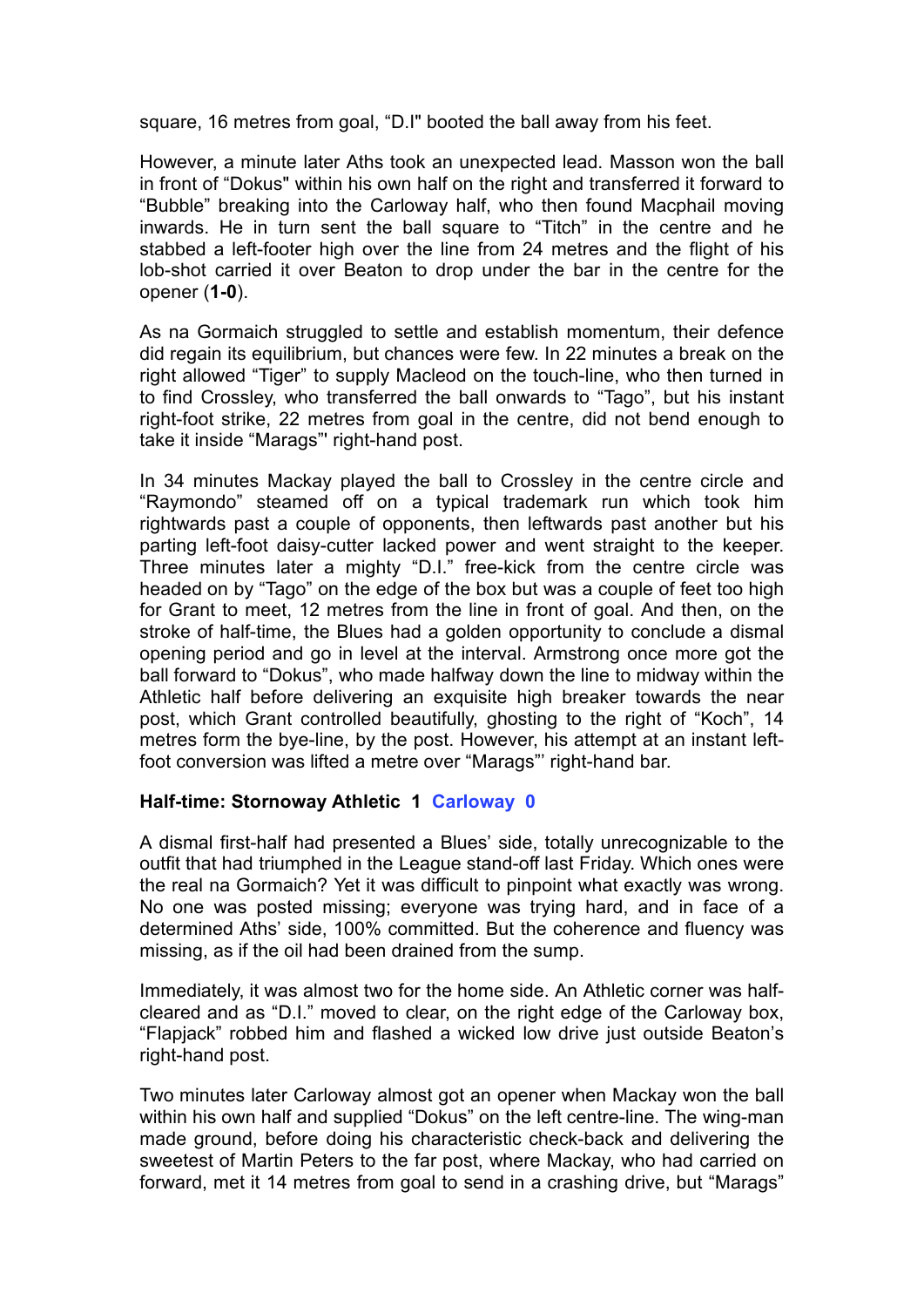reacted brilliantly to block high to his right and away. Five minutes later a "Dokus" corner on the left was met by "D.I.", 8 metres out in the centre, but his rocket of a header whizzed a foot outside the near post.

Finally, Carloway seemed to be re-discovering their mojo, and, perhaps simply by force of effort, were coming forward at pace, with more cohesion. In 56 minutes Crossley, supplied by "Laxay", came charging through the centre and Grant timed his run perfectly on the left to leave Masson behind but his sharp head-high cross from the left bye-line found no takers. Then, a minute later, yet another golden opportunity for the Blues ended in sadness. While everyone was arguing about the award of a Carloway free-kick in the centre, 10 metres into the Athletic half, Crossley stabbed the ball forward to "Dokus" totally unmarked on the left, midway within the Hoops' half. The wing-man did not hesitate and raced down the left and into the box before sending a glorious bending right-footer spinning across the Athletic back-line. Grant came in unmarked at the far post but the young striker miscued attempting to slide the ball home, stumbled over the ball to the ground and "Marags" rushed out gratefully to pick up.

An even better opportunity arrived two minutes later when a high "D.I." clearance sent Macleod free down the right. Eighteen metres from the line on the right touch-line, he sent in an inviting cross for Grant, rushing to meet it by the near post, 12 metres from goal. However, the marking "Flapjack", following him, earned himself a yellow for bundling him off the ball. Nevertheless, "Marags" read Mackay's penalty perfectly to get down fast to his right to block the captain's powerful strike.

Five minutes later a new chapter was written with the loss of defensive rock, "D.I." for his second heavy tackle of the night on the elusive Fraser, just inside his own half on the left. Naturally, the Blues were immediately unsettled and they were still struggling to recalibrate the machine as an Athletic corner on their left cleared the centre. "Flapjack" chased it and his return square cross from the right corner flag found "Bayble" in the centre but his header hit the top of the bar and went over.

"Windy" now decided to roll the dice, and "Frazmac" replaced Macleod and almost made the score-sheet right away when a "Laxay" free-kick in the centre circle reached him 16 metres from goal but he was unable to direct his header properly and the keeper was untroubled.

The final 20 minutes witnessed frenetic action in the Hoops' box. In 71 minutes "Tago" and Crossley combined in the centre to send the latter moving rightwards into the box, then to cut the ball to his left across goal. Mackay half-connected with the ball as it passed him, 10 metres out, but "Marags" saw it coming and somehow managed to get his right hand to the ball as it passed him and touched it on to the inside of his right-hand post and away.

A moment later the equalizer finally arrived, when a "Dokus" corner from the left was headed on outwards to the Carloway right. "Tiger", 24 metres from goal on the right and 10 metres in from the touch-line, fired the ball straight